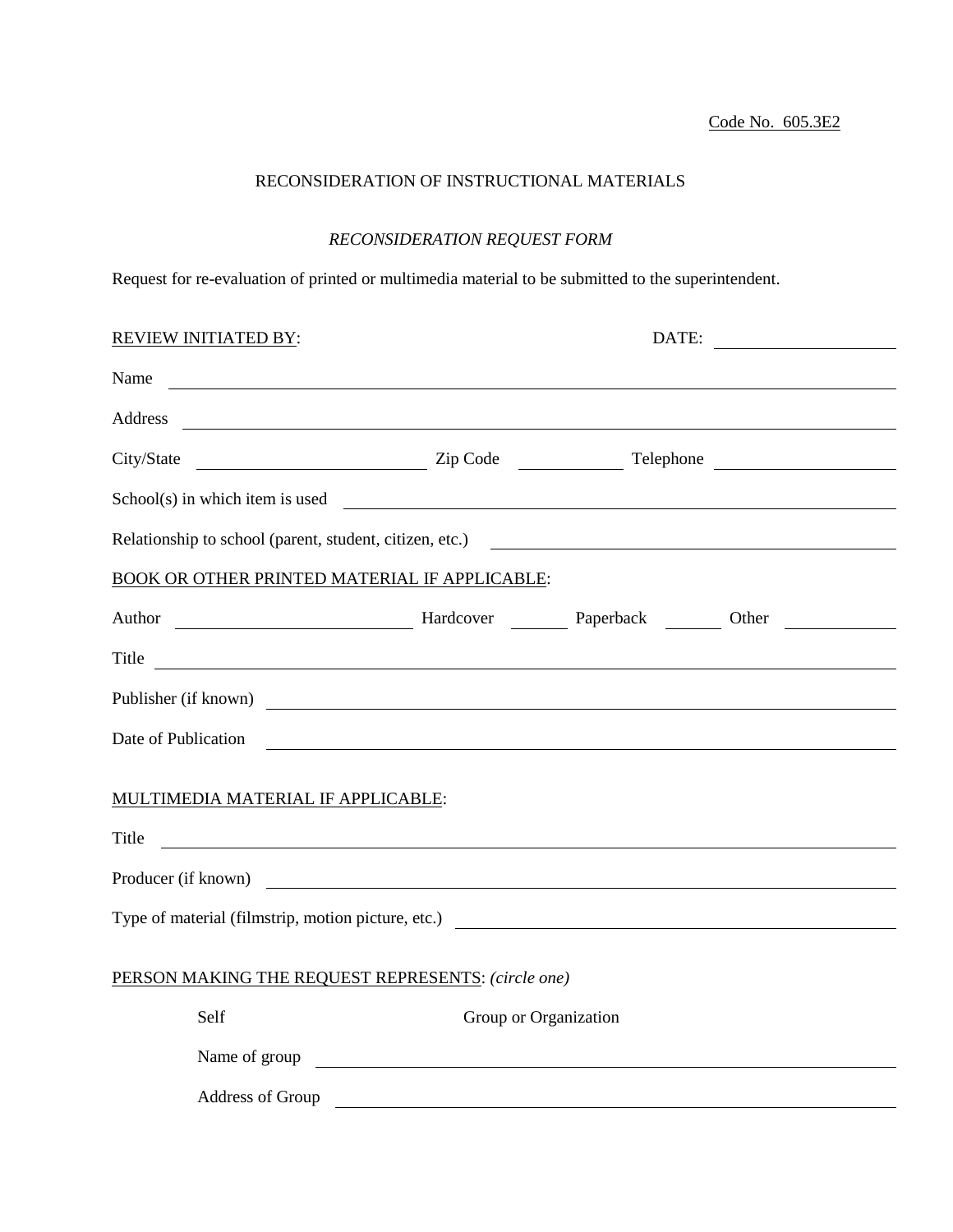1. What brought this item to your attention?

2. To what in the item do you object? (please be specific; cite pages, or frames, etc.)

3. In your opinion, what harmful effects upon students might result from use of this item?

4. Do you perceive any instructional value in the use of this item?

5. Did you review the entire item? If not, what sections did you review?

6. Should the opinion of any additional experts in the field be considered?

yes no

If yes, please list specific suggestions:

7. To replace this item, do you recommend other material which you consider to be of equal or superior quality for the purpose intended?